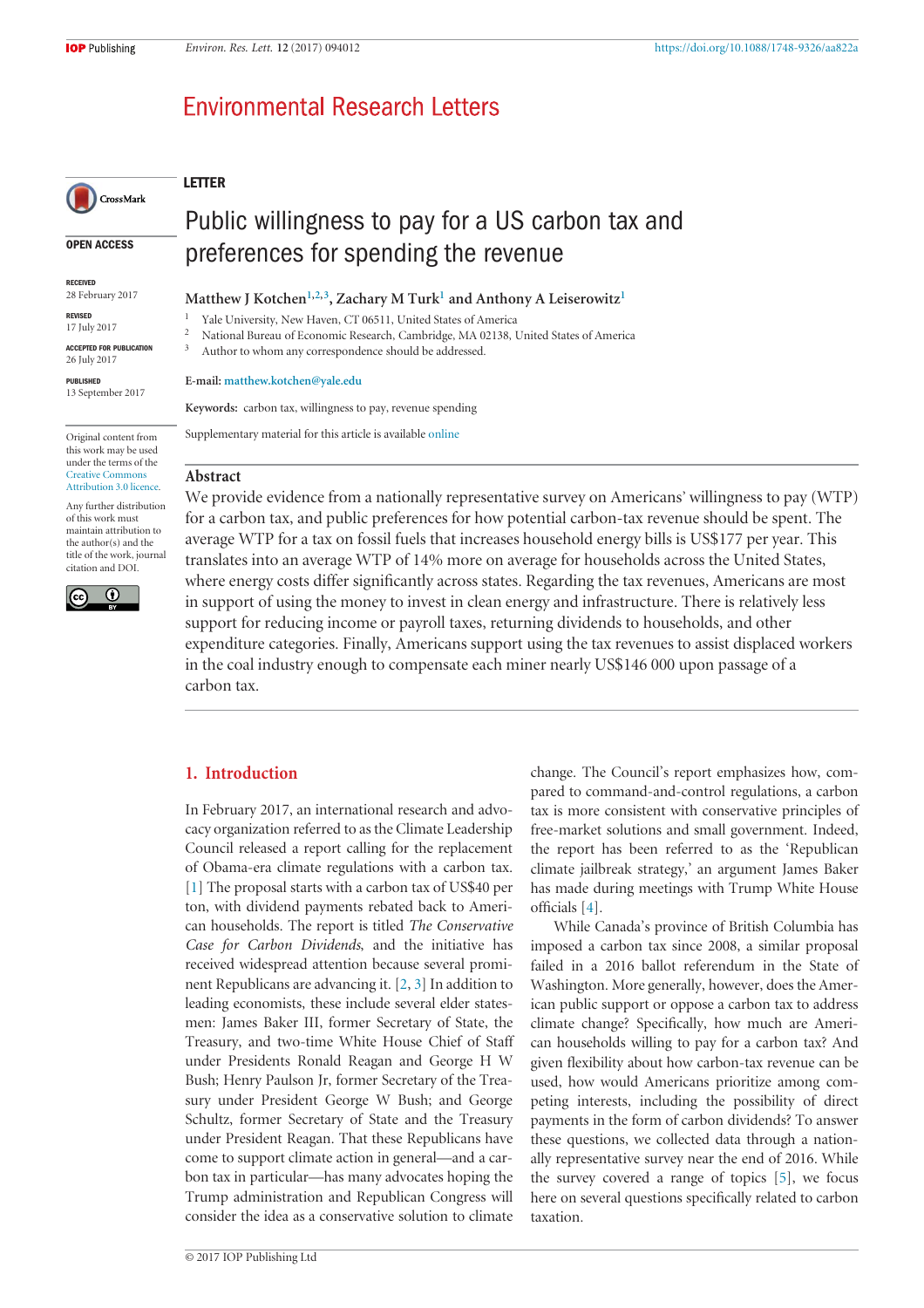## **2. Data collection**

The data used in our analysis come from a nationally representative survey of 1226 American adults, aged 18 and older. The survey was conducted November 18 through December 1, 2016. The sample was drawn from GfK's KnowledgePanel, an online panel of members drawn using probability sampling methods. To ensure representativeness and address potential sample selection bias, key demographic variables were weighted, post survey, to match US Census Bureau norms. Data were weighted by gender, age, race/Hispanic ethnicity, education, census region, household income, home ownership status, and whether the respondent lives in a metropolitan or non-metropolitan area. We report summary statistics for the demographic variables in the supplementary information available at [stacks.iop.org/ERL/12/094012/mmedia.](http://stacks.iop.org/ERL/12/094012/mmedia)

# **3. Preferences for spending potential carbon tax revenue**

The first question informed respondents that Congress may consider a 'tax on fossil fuels (e.g. coal, oil, and natural gas) to help reduce global warming.' We refer to such a tax hereafter as a 'carbon tax.' We then asked respondents how they would like to see the revenue used if such a tax were implemented. Respondents were given ten different expenditure categories and asked to indicate whether they would support or oppose each one. In the supplementary information, we include the full text of this survey question and all others discussed herein. Table 1 reports the key results by expenditure category. Public support is greatest, at nearly 80%, for the development of clean energy (solar, wind) and for improvements to American infrastructure (roads, bridges, etc). More than 70% of Americans support using the money to assist displaced workers in the coal industry, and 66% support paying down the national debt. Between 45% and 60% support reducing federal income taxes, assisting low-income communities most vulnerable to climate change, paying a climate dividend to all households in equal amounts, and helping all communities prepare for and adapt to global warming. Fewer respondents support reductions in payroll taxes (44%) and reducing corporate taxes (24%).

A follow-up question asked respondents to allot revenue in percentage terms among the expenditure categories for which they had previously indicated support. We report the average percent allotted to each category (table 1), taking account of all respondents indicating zero by stating a lack of support for a category. That is, the percentage breakdown represents how much of the carbon-tax revenue Americans would prefer to see spent in each category on average. Note that the ordering among response categories need not (and does not) follow that of the percentage indicating support.



Americans would like to see the greatest proportion of revenue (17.3%) spent to further develop clean energy. Other categories receiving more than 10% of the revenue are improvements to America's infrastructure, paying down the national debt, and assisting displaced workers in the coal industry. Preferences are lower, though still quite high, for using the revenue to reduce federal income taxes (just under 10%) and paying carbon dividends to households in equal amounts (8.1%). We also find reasonably high levels of support for spending revenue on adaptation to climate change. The allocation is 7.8% when the focus is on assisting low-income communities that are most vulnerable, and 7.2% when targeted to help communities prepare for and adapt to global warming. These two categories combined, at 15%, are second to clean energy. The category where Americans would like to see the least revenue spent is a reduction in corporate income taxes  $(3.2\%)$ .

### **4. Willingness to pay for a carbon tax**

The next survey question is used to estimate willingness to pay (WTP) in support of a carbon tax. We employ the contingent valuation method whereby respondents are asked directly about their WTP. While the method has been a source of debate over whether it yields unbiased estimates because the questions are hypothetical [6–8], stated-preference surveys of this type are the only way to estimate total economic value, and the technique is frequently used in regulatory impact analysis and to evaluate public opinion. [9, 10]

Respondents were asked a standard, referendum format, contingent valuation question about whether they would 'support' or 'oppose' a carbon tax. Specifically, the survey asked respondents to consider a 'tax on fossil fuels (coal, oil, natural gas) to help reduce global warming.' They were then asked to suppose the tax cost them more each year in higher energy bills. Using higher energy bills as the payment vehicle in the survey instrument serves as a salient cost measure. Each respondent was assigned a randomized amount that the carbon tax would cost his or her household in higher energy bills. Based on the 'support' or 'oppose' responses, we then estimate binary-choice models to determine how the probability of support depends not only on the cost to households, but also on standard demographic variables, political affiliation, and beliefs about climate change. The model also enables estimation of overall mean WTP in support of a carbon tax among Americans. Details about the model specification, estimation procedure, and a fuller set of results are included in the supplementary material.

Table 2 reports the main results of our multivariate logit regression analysis. We report the estimated marginal effects, which are interpreted as how a unit change in the explanatory variable affects the probability of support for the carbon tax. Most important,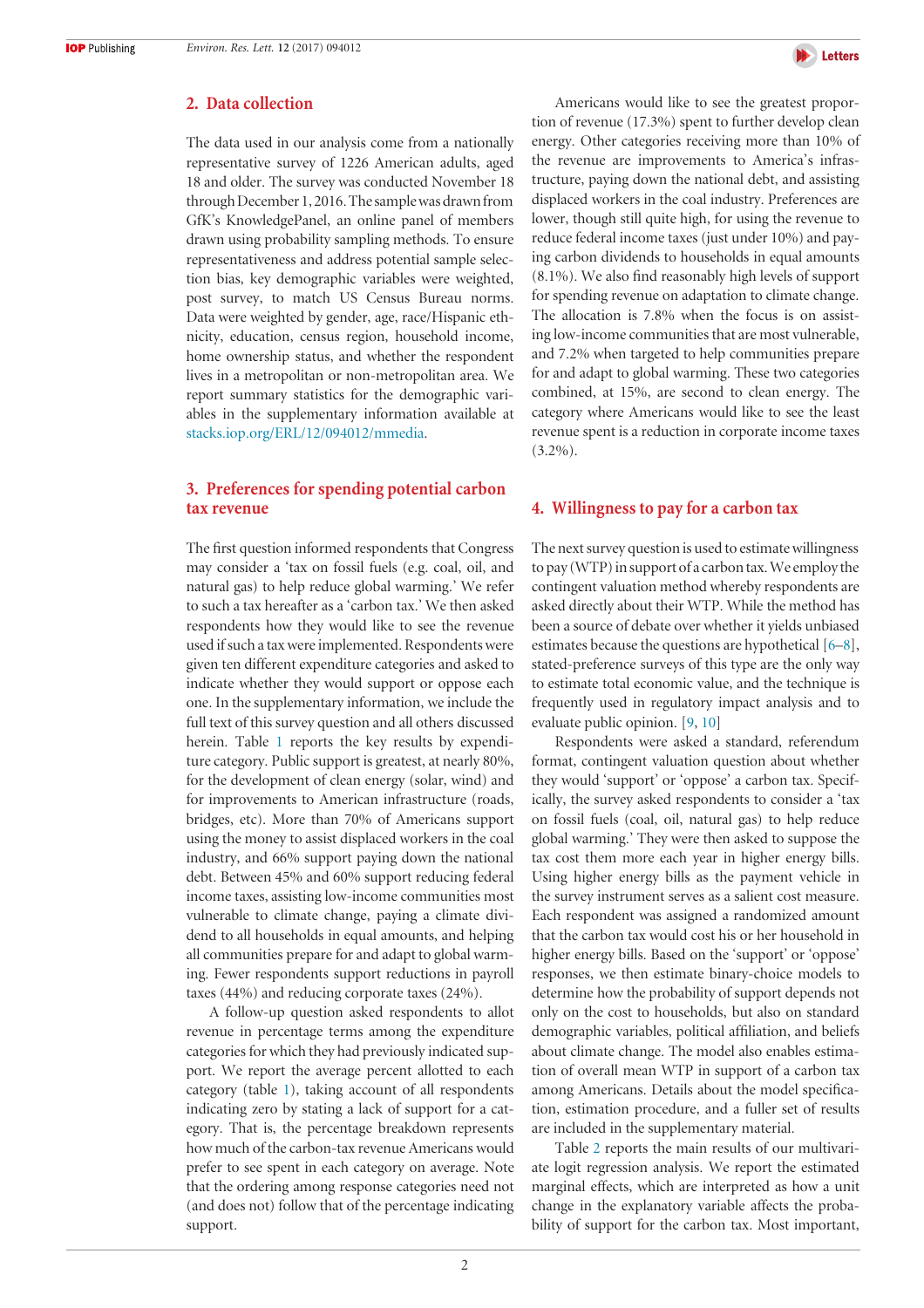

**Table 1.** American preferences for the expenditure of revenues from a carbon tax.

| Expenditure category                                                                                  | Percent indicating support | Percent of revenue allocation |
|-------------------------------------------------------------------------------------------------------|----------------------------|-------------------------------|
| Support the development of clean energy (solar, wind)                                                 | 79.8                       | 17.3                          |
| Fund improvements to America's infrastructure (roads,<br>bridges, etc.)                               | 77.4                       | 14.5                          |
| Pay down the national debt                                                                            | 65.5                       | 12.7                          |
| Assist workers in the coal industry that may lose their jobs<br>as a result of the tax                | 71.9                       | 10.4                          |
| Reduce Federal income taxes                                                                           | 59.3                       | 9.9                           |
| Return the money to all American households in equal<br>amounts                                       | 45.9                       | 8.1                           |
| Assist low-income communities that are most vulnerable<br>to the impacts of global warming            | 57.3                       | 7.8                           |
| Fund programs to help American communities prepare<br>for and adapt to global warming                 | 54.6                       | 7.2                           |
| Reduce Federal payroll taxes (Social Security and<br>Medicare taxes that are deducted from paychecks) | 44.2                       | 7.2                           |
| Reduce corporate taxes                                                                                | 24.4                       | 3.2                           |
| Other (please specify)                                                                                | 7.8                        | 1.7                           |

Reported as survey weighted summary statistics. Percent indicating support is the share of respondents that support using carbon tax revenue as indicated by the expenditure category. Percent of revenue allocation is the mean allocation, accounting for both those that do and do not support the expenditure category.

|  | Table 2. Logit model marginal effects on the probability of support for the proposed carbon tax. |  |  |  |
|--|--------------------------------------------------------------------------------------------------|--|--|--|
|  |                                                                                                  |  |  |  |

|                               | Marginal effect | Standard error | p value |
|-------------------------------|-----------------|----------------|---------|
| Cost to household energy bill | $-0.001$        | 0.000          | 0.045   |
| Education (years)             | 0.010           | 0.007          | 0.136   |
| Household size (# people)     | $-0.010$        | 0.013          | 0.462   |
| Age (years)                   | $-0.001$        | 0.001          | 0.328   |
| Male                          | $-0.033$        | 0.036          | 0.357   |
| Income $(\$10\ 000's)$        | 0.009           | 0.004          | 0.014   |
| White                         | 0.074           | 0.042          | 0.078   |
| Democrat                      |                 |                |         |
| Republican                    | $-0.112$        | 0.044          | 0.010   |
| Independent                   | $-0.201$        | 0.057          | 0.000   |
| No party                      | $-0.176$        | 0.066          | 0.008   |
| Global warming, don't know    |                 |                |         |
| Global warming, no            | $-0.254$        | 0.069          | 0.000   |
| Global warming, yes           | 0.352           | 0.044          | 0.000   |

The dependent variable is an indicator for whether the respondent supports the proposed carbon tax. The model includes 1220 observations. The estimation and reported variable means are survey weighted. Variable means for the indicator variables represent percentages. Marginal effects are evaluated at the mean for continuous variables and at the discrete change from zero to one for indicator variables.

we find a negative and statistically significant effect of cost: a US\$10 increase in the annual household cost of the tax reduces the probability of support by 1 percentage point. We find statistically insignificant effects on the probability of support based on household size and the respondent's age, gender and years of education. We do, however, find statistically significant income and race effects. A US\$10 000 increase in a household's annual income increases the likelihood of support by 1 percentage point. Not surprisingly, Republicans, Independents, and those having no party affiliation are significantly less likely than Democrats to support the carbon tax, with magnitudes of 11, 20, and 18 percentage points less, respectively.

The final set of results relate to beliefs about whether global warming is happening. A separate survey question asked respondents about whether or not they think global warming is happening. The omitted category of 'don't know' is compared against respondents answering either 'yes' or 'no.' We find statistically significant results for both. Those who believe global warming is

happening are 35 percentage points more likely to support the carbon tax, whereas those who do not believe global warming is happening are 25 percentage points less likely to support the carbon tax.

The overall mean WTP is interpreted as the amount that Americans would, on average, be willing to pay in support of the described carbon tax. We use the logit model to derive estimates of the mean (equal to the median) WTP, along with the 95% confidence interval [11–14]. Our statistical approach conservatively admits the possibility for negative WTP; that is, respondents might be willing to pay a positive amount to avoid passing the carbon tax proposal. We find an overall mean WTP of US\$177 per year, with a confidence interval ranging from US\$101 to US\$587. These estimates are reasonably close to the few somewhat comparable estimates in the literature. A recent survey, also in 2016, found that households have an additional WTP on electricity bills between US\$15 and US\$20 per month in support of a carbon tax [15, 16]. These numbers translate to between US\$180 and US\$240 per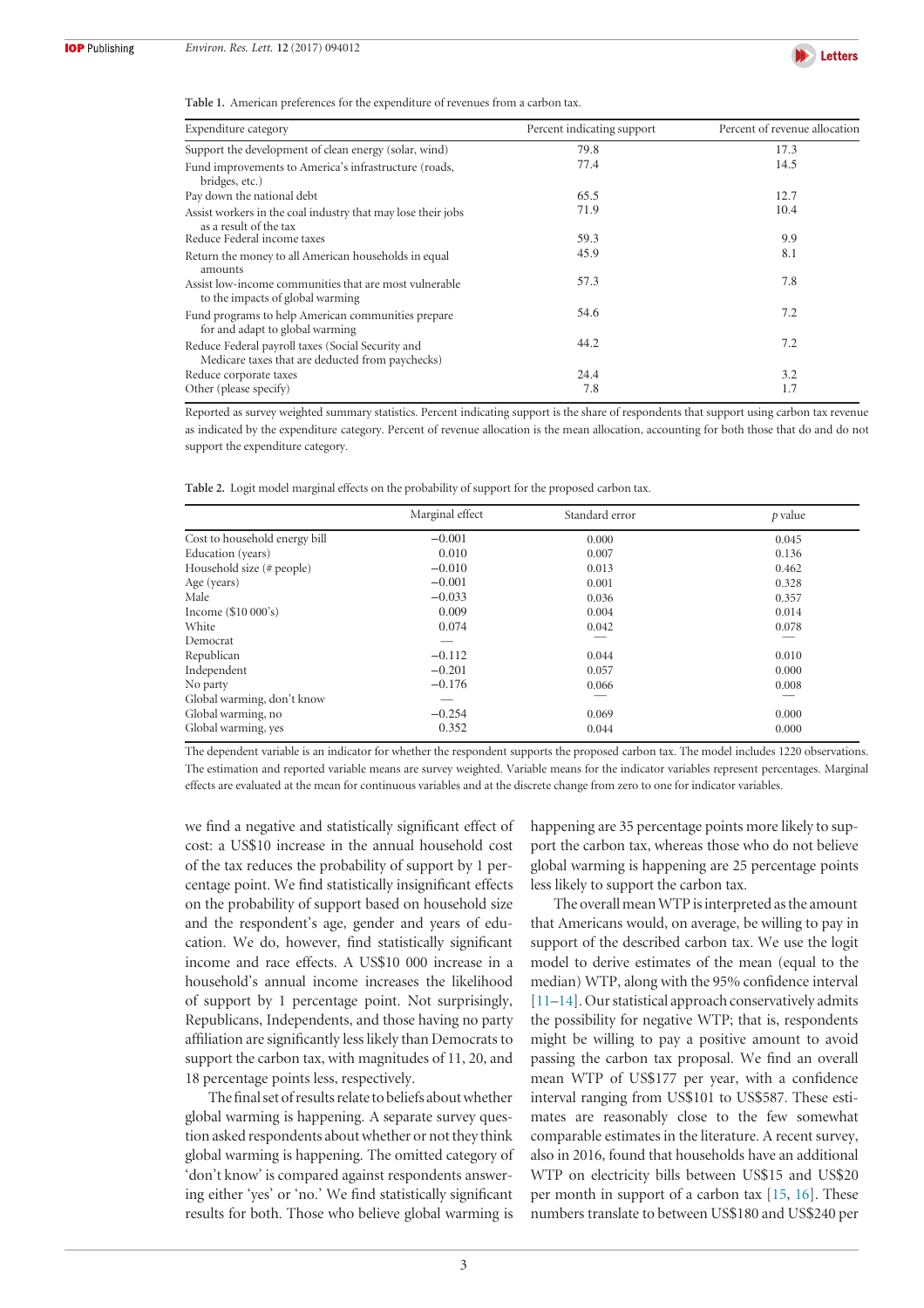

year. Also based on a nationally representative survey, a study conducted in 2010 and 2011 found that American households are willing to pay US\$85 per year for 10 years to reduce US emissions 17% by the year 2020 [17].

Given our nationally representative sample and survey design, an alternative way to analyze responses to the contingent valuation question is to estimate the average WTP for a percentage increase in electricity bills. Because average energy bills differ substantially by state (see the supplementary information), the same cost increase proposed in the survey question implies different average percentage changes in energy bills across states. Using data on state average energy bills [18], we are able to translate the WTP question into one about percentage increases in energy bills based on each respondent's state of residence. In parallel with the previous approach, we are then able to estimate a logit model focused on how percentage changes in energy bills affect support for a carbon tax (see the supplementary information). The model also produces a comparable WTP result: American households are, on average, willing to pay 14.4% more on their household energy bills in support of a carbon tax.

## **5. Conclusion**

We conclude with a few observations about the implied magnitude of potential carbon-tax revenue. With just under 126 million households in the United States [19], our mean WTP estimate of US\$177 implies an annual tax revenue of close to US\$22.3 billion. While this is significantly less than that forecasted by Climate Leadership Council's proposal [1], it is worth keeping in mind that our survey asked about WTP through increased energy bills rather than all goods and services. We also ask about WTP for a tax on fossil fuels to help reduce global warming rather than using the words 'carbon tax.' Nevertheless, multiplying our revenue estimate by the allocation preferences (table 1) indicates significant levels of public expenditure in some categories. The implied US\$3.9 billion per year in support for clean energy is close to the US\$5.2 billion awarded in 2015 through preferences in the tax code favoring renewable energy [20]. Although federal agencies do not uniformly report expenditures related to climate adaptation, preparedness, and resilience, there is no question that the amounts implied by the two categories indicated in table 1, summing to US\$3.3 billion, would be substantial.

Finally, we consider the expenditure category of aiding workers in the coal industry displaced because of the tax. The political economy of climate change is such that concerns about the coal industry, and its formidable influence, often inhibits policy. But what are the prospects for making compensation payments? There are currently about 15 900 employees working

in extraction roles within the US coal mining sector, and the average wage rate is US\$51 650 per year [21]. These individuals include many that would require retraining for transition to jobs in other sectors. The average WTP for a carbon tax, combined with public preferences about how to spend carbon-tax revenue, indicate a public willingness to allocate US\$2.3 billion per year. This is enough to compensate all coal miners with nearly US\$146 000 upon passage of the tax in the extreme (and highly unlikely) case that the entire industry shuts down. At the very least, our analysis indicates strong public support for using some portion of carbon-tax revenue to compensate coal miners who might lose their jobs.

## **Acknowledgments**

We gratefully acknowledge financial support ofthe 11th Hour Project, the Energy Foundation, the Grantham Foundation, and the MacArthur Foundation in fielding the survey used in this study.

#### **References**

- [1] Baker J A, Feldstein M, Halstead T, Mankiw N G, Paulson H M, Shultz G P, Stephenson T and Walton R 2017 The conservative case for climate dividends *Climate Leadership Council report*
- [2] Shultz G P and Baker J A 2017 A conservative answer to climate change *Wall Street Journal*
- [3] Feldstein M S, Halstead T and Mankiw N G 2017 A conservative case for climate action *New York Times* p A25
- [4] Hess H 2017 A group of prominent Republicans just launched a longshot bid for a carbon tax *Science* [\(https://doi.org/10.1126/science.aal0724\)](https://doi.org/10.1126/science.aal0724)
- [5] Leiserowitz A, Maibach E, Roser-Renouf C, Cutler M and Rosenthal S 2017 *Trump Voters* & *Global Warming* (New Haven, CT: Yale University and George Mason University, Yale Program on Climate Change Communication)
- [6] Carson R T 2012 Contingent valuation: a practical alternative when prices aren't available *J. Econ. Perspect.* **[26](https://doi.org/10.1257/jep.26.4.27)** [27–42](https://doi.org/10.1257/jep.26.4.27)
- [7] Hausman J 2012 Contingent valuation: from dubious to hopeless *J. Econ. Perspect.* **[26](https://doi.org/10.1257/jep.26.4.43)** [43–56](https://doi.org/10.1257/jep.26.4.43)
- [8] Kling C L, Phaneuf D J and Zhao J 2012 From Exxon to BP: has some number become better than no number? *J. Econ. Perspect.* **[26](https://doi.org/10.1257/jep.26.4.3)** [3–26](https://doi.org/10.1257/jep.26.4.3)
- [9] Arrow K, Solow R, Portney P R, Leamer E E, Radner R and Schuman H 1993 Report of the NOAA panel on contingent valuation *Fed. Regist.* **58** 4602–14
- [10] Johnston R J *et al* 2017 Contempory guidance for stated preference studies *J. Assoc. Environ. Res. Econ.* **[4](https://doi.org/10.1086/691697)** [209–405](https://doi.org/10.1086/691697)
- [11] Hanemann W M 1984 Welfare evaluations in contingent valuation experiments with discrete responses *Am. J. Agr. Econ.* **[66](https://doi.org/10.2307/1240800)** [332–41](https://doi.org/10.2307/1240800)
- [12] Hanemann W M 1989 Welfare evaluations in contingent valuation experiments with discrete response data: reply *Am. J. Agr. Econ.* **[71](https://doi.org/10.2307/1242685)** [1057–61](https://doi.org/10.2307/1242685)
- [13] Park T and Creel M 1991 Confidence intervals for evaluating benefit estimates from dichotomous choice contingent valuation *Land Econ.* **[67](https://doi.org/10.2307/3146486)** [64–73](https://doi.org/10.2307/3146486)
- [14] Krinsky I and Robb A L 1986 On approximating the statistical properties of elasticities *Rev. Econ. Stat.* **[68](https://doi.org/10.2307/1924536)** [715–9](https://doi.org/10.2307/1924536)
- [15] Greenstone M 2016 Americans appear willing to pay for a carbon tax policy *New York Times* p A3
- [16] The Energy Policy Institute at the University of Chicago and The AP-NORC Center 2016 Energy and climate change in the 2016 election